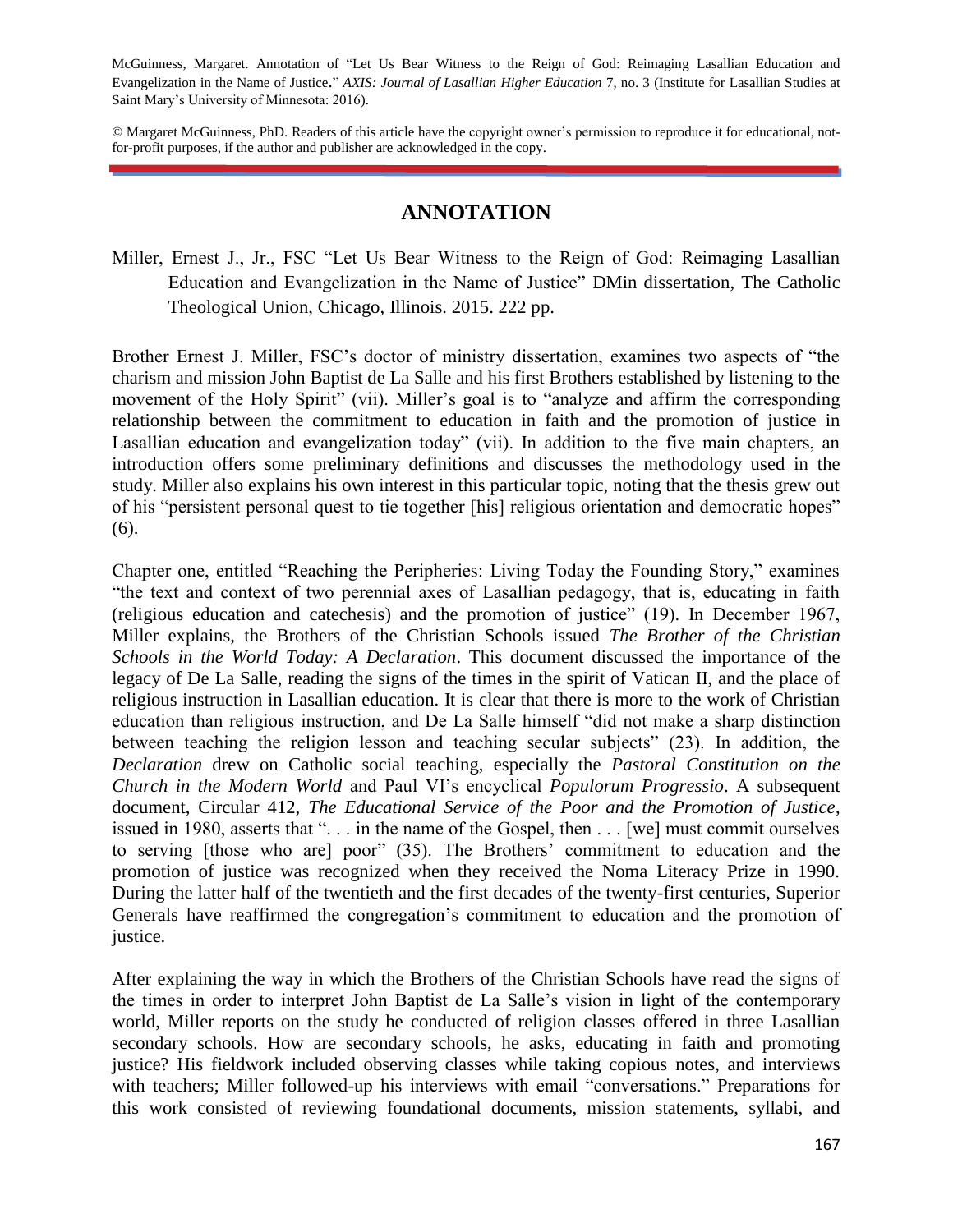curriculum maps. As the author readily admits, there are limitations to his observations. It was not possible within this context, for instance, to take into account the range of academic abilities present in each classroom.

As one might expect, Miller found that there were a variety of ways in which class material was conveyed to students. Some teachers talked at students; others relied on small group discussions; and still others attempted to generate debate among students in the class. Miller's critique of service-learning trips is especially important because he notes "little or no evidence is available [to indicate] that the history of these immersion trips had led to meaningful or long-term changes *that could not otherwise be accomplished*" (79). His observations led him to conclude that service-learning at these Lasallian secondary schools is more about service than "a social-justice orientation to service."

In chapter three, Miller initiates a conversation between Lasallian philosophy and praxis and the educational philosophies of Dwayne Huebner, Suzanne Toton, and Henry Giroux in order to understand "how the concepts of critical pedagogy can be applied to the married tasks of educating in faith and promoting justice" (89). Huebner is convinced that education is God's enterprise, not a human activity (102). "Indeed," Miller writes, "Huebner calls for educators to follow the way of John the Baptist, shouting out in the cultural wilderness to prepare the way for God's mighty deeds" (104). Teaching, therefore, is a vocation; it is about much more than method and technology. Suzanne Toton is "committed to educating in faith for justice and advocating for social change" (107). Her work has focused on the necessity of institutions and individuals orienting themselves towards solidarity and social transformation. According to Toton, one must do more than simply promote the idea of justice; we must participate in its creation. Educational theorist Henry Giroux has helped to shape "critical thinking about education and society" (118). "Education," for Giroux (and others), "functions as a constitutive dimension for creating a democratic public in which freedom and justice flourishes for all" (120- 121). Examining the work of Huebner, Toton, and Giroux, Miller believes, offers new ideas as "we struggle to reimagine Lasallian education and evangelization in the name of justice" (126).

Miller's next chapter "tap[s] the vital connection of doing theological reflection in light of the two perennial axes of the Lasallian tradition for the sake of Lasallian praxis" (129). Sharing faith, he claims, is a central feature of Lasallian education. Religious education and catechesis do not end, however, when one graduates from a Catholic secondary school or university, so teachers must prepare their students to continue to struggle with what, for Miller, is a fundamental question: "What is the quality of your service to the  $25<sup>th</sup>$  chapter of Matthew's Gospel?" (135) To be more specific, how do we answer this question and remain faithful to De La Salle's vision of religious education? Miller emphasizes that the hermeneutical lens "that carries forward the missional aspirations of the Brothers of the Christian Schools" is the reign of God. (135) If we educate in faith towards liberating salvation (cf. Thomas Groome), then we can shape a curriculum based on this idea. According to Miller, De La Salle demonstrated "apostolic sensitiveness" to the world around him as he moved from "commitment to commitment" (140). The practice of theological discernment, as put forth by Miguel Campos, FSC, "provides a rigorous practical theological basis for which lines of inquiry for missional aspirations might be advanced" (142).